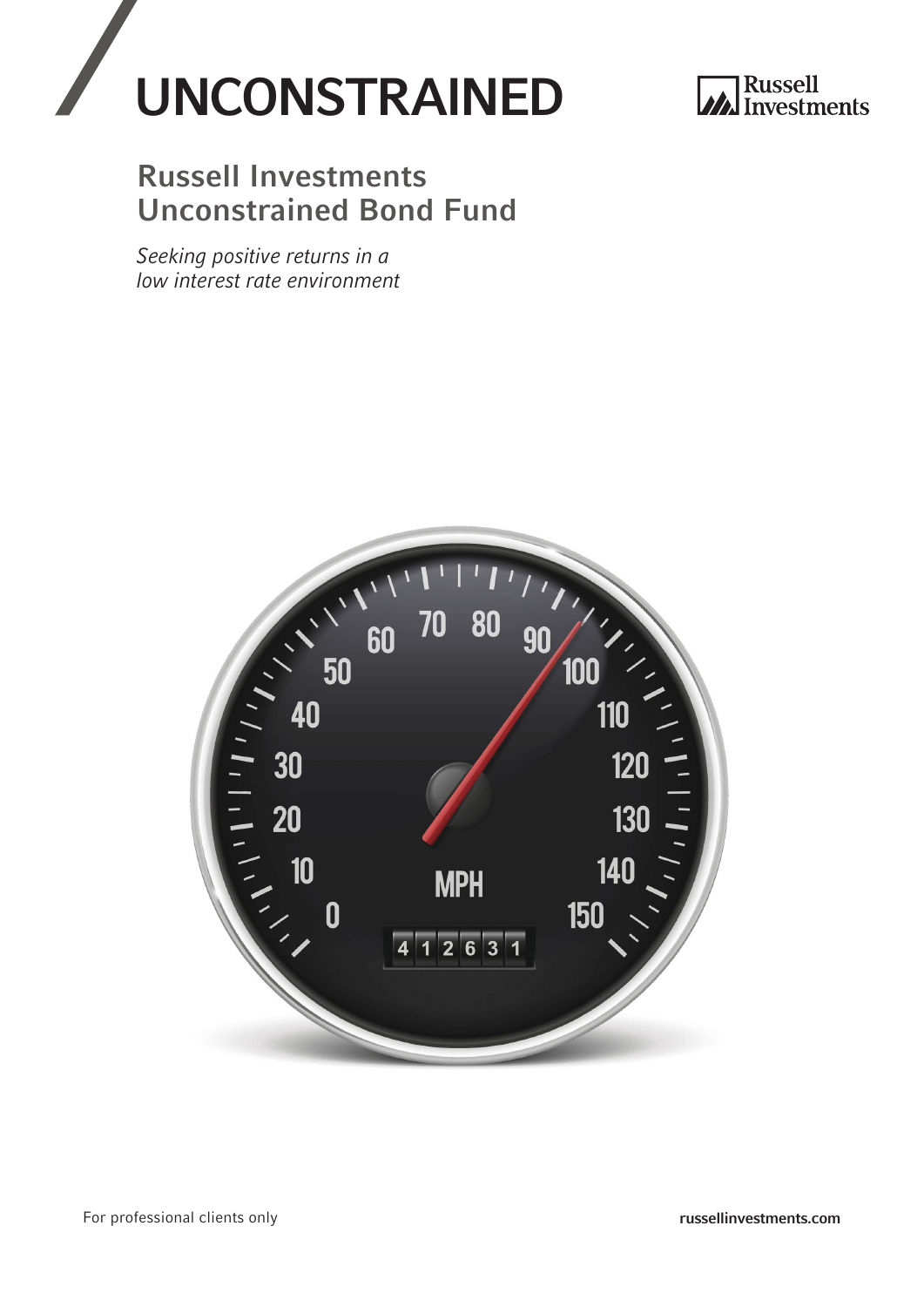## Fund objective

The Fund is actively managed and aims to achieve an annual return of 3% over the 3-Month USD Interest Rate LIBOR with volatility of 2-4%\* over a three-year timescale, by investing in a broad range of active strategies across all fixed income sectors, as well as currency and volatility management. The Fund may also invest in other asset classes to achieve its objective.

The Fund's performance will be correlated to interest rate and credit markets, but we use wide latitude and flexibility to manage the Fund's asset mix in order to minimise periods of negative performance and to reduce volatility. We combine the skills of third-party specialist investment managers with our custom smart beta strategies and dynamic asset allocation expertise.

\*6-8% volatility in a stressed market environment.

# What is unconstrained investing?

## Unconstrained investing focuses on achieving a return target for a given level of risk.

This is very different from traditional benchmark oriented investing, which aims to add value over a chosen benchmark, and constrains the range of investments and the active risk positions around them. An unconstrained fixed income approach allows us latitude to exploit the full return potential of credit investments, which should generate meaningful returns above cash with a reasonable amount of certainty over the medium term. It also allows us the flexibility to use dynamic asset allocation and effective diversification to manage the risks associated with credit investing. For investors seeking moderate capital growth and income, we believe unconstrained investing is a strategy that is well-suited to the current market environment.

# Fund facts



Portfolio Manager Keith Brakebill

| Share class; dealing currency: | USD; GBP Hedged (H) & EUR (H)                                                             |
|--------------------------------|-------------------------------------------------------------------------------------------|
| Dealing frequency; cut off:    | Daily; 2.00pm GMT cut-off                                                                 |
| Domicile; category:            | Ireland: UCITS                                                                            |
| Fund size:                     | \$595.08m (as at December 2021)                                                           |
| <b>ISIN</b> codes:             | USD IE00B9HH8J19; GBP-(H) IE00B9HH4Q06;<br>EUR-(H) IE00B9HH4T37                           |
| Fund repurpose date:           | On 6 September 2016 the Fund was repurposed<br>from the Russell Absolute Return Bond Fund |

The scenarios presented are an estimate of future performance based on evidence from the past on how the value of this investment varies, and/or current market conditions and are not an exact indicator. What you will get will vary depending on how the market performs and how long you keep the investment/product.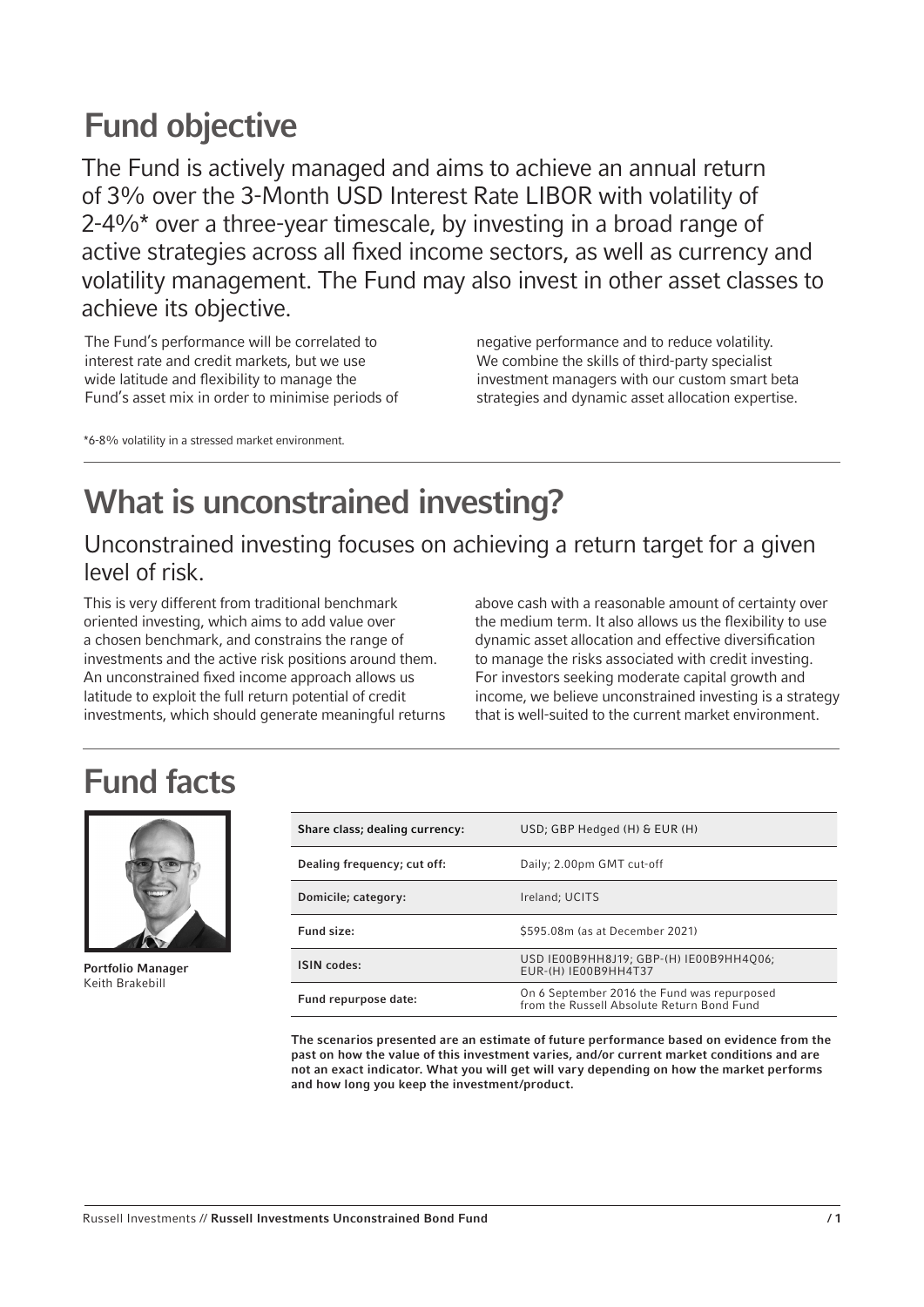## Russell Investments Unconstrained Bond Fund

The Fund aims to address the challenging, low interest rate environment which has made it difficult to find reliable, income-generating investments. With government bond yields at historic lows, it will be difficult for traditional fixed income products to generate reasonable returns going forward. Accordingly the Fund has the flexibility to invest across a broad range of fixed income securities across sectors, around the world, and across credit quality and maturity spectrums.



### CORE YIELD ENGINE

Our capital markets research has found that short duration, high quality High Yield offers particularly attractive risk-adjusted returns. This segment of the market has mostly offered positive returns on a yearly basis. We call this portion of Russell Investments Unconstrained Bond Fund the core yield engine. The core yield engine is a consistent return driver, but can suffer meaningful drawdowns from time to time.



### OPPORTUNISTIC INVESTMENTS

On a non-core basis, we include opportunistic investments in sectors or strategies which offer particularly attractive risk and return characteristics. These improve our ability to achieve our return target and add extra diversification.



### DIVERSIFIERS

Therefore we add into the Fund's asset mix alpha and factor strategies that have particularly strong diversifying properties to contain downside risk. In several cases we have custom-designed these strategies for enhanced diversification.



### DYNAMIC CASH MANAGEMENT

Lastly, we also recognise that the market does not always offer good investment opportunities all the time, therefore we dynamically manage the cash allocation within the Fund.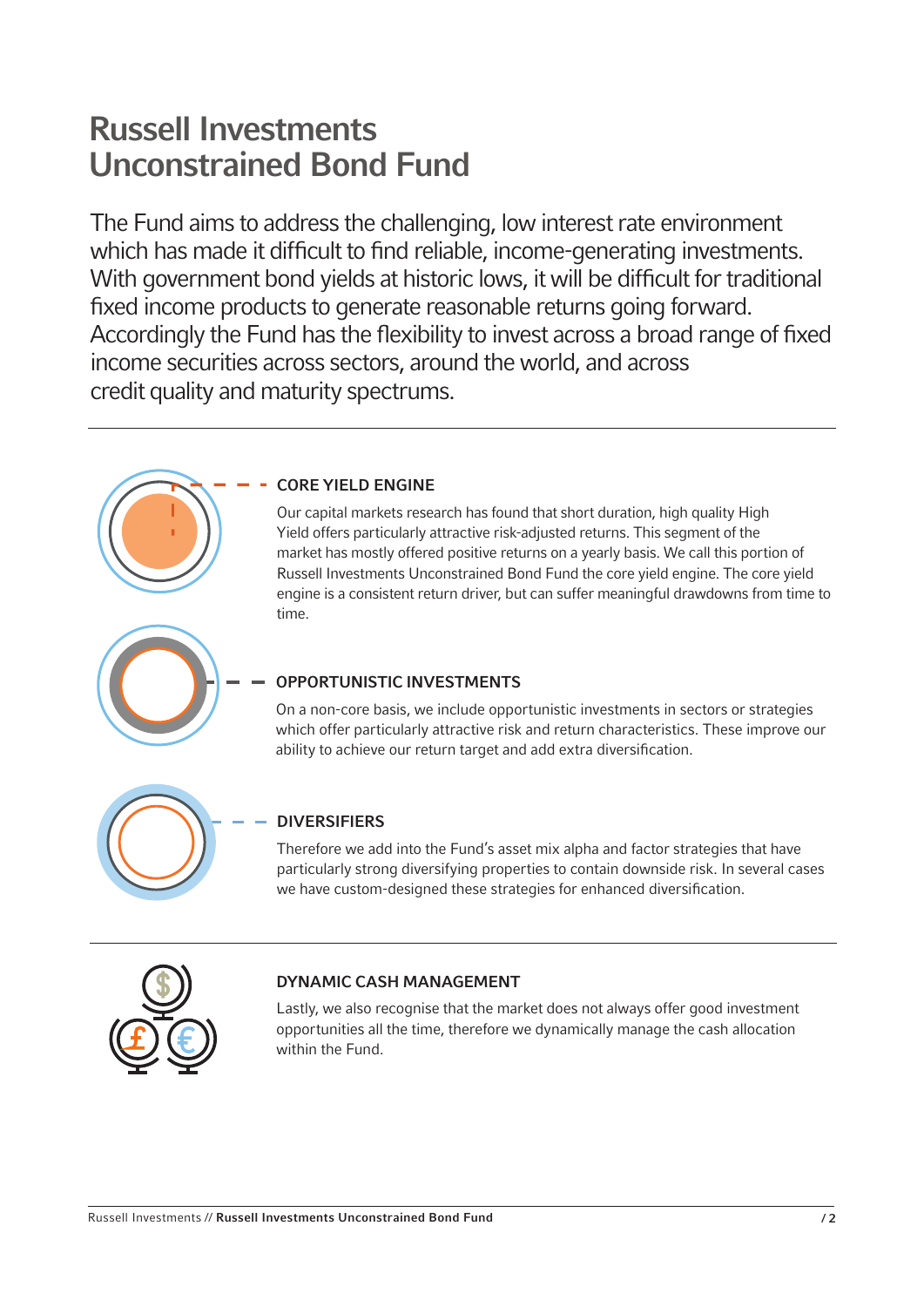# Combining the strategies

The Fund's asset mix combines third-party specialist managers with custom smart beta strategies designed, constructed and managed by Russell Investments.

The opportunistic strategies currently feature just one manager, however this part of the portfolio will evolve as different opportunities present themselves.

| <b>STRATEGY</b>       | <b>MANDATE</b>                                                                                | <b>TARGET</b><br><b>WEIGHT</b> |
|-----------------------|-----------------------------------------------------------------------------------------------|--------------------------------|
| Opportunistic         | Lazard Asset Management Convertible bond specialist                                           | $7\%$                          |
| Core Yield            | <b>Hermes Investment Management:</b><br>Credit manager with global expertise                  | 35%                            |
| Opportunistic         | <b>Putnam Investment Management:</b><br>Mortgage bond and mortgage prepayment risk specialist | 20%                            |
| Diversifier           | <b>Russell Investments:</b><br>Positioning strategy                                           | $13\%$                         |
| Manager in Transition |                                                                                               | 25%                            |
| Total exposure        |                                                                                               | $100\%$                        |

Source: Russell Investments. Data as at 31 December 2021.

## Product profile What should clients expect?



## Core Yield Engine (40-70%)

- › Generate baseline return and income from the most attractive part of the credit spectrum (0-5 years BB)
- › Flexibility to increase credit quality or shorten duration to manage risk

## Opportunistic Book (0-50%)

- › The highest risk end of fixed income: longer duration High Yield, Local and Hard Currency Emerging Market Debt
- › Convertibles, non agency, bank capital, mortgages
- › Active sector rotator

### Diversifiers (0-70%)

- › Diversifying overlays currency factors and real yield strategies
- › Volatility management
- › Cash

### Duration will be driven both by asset class duration and by a futures overlay.

The latter allows us to alter the balance of risk coming from term premium and ensure diversity.

Notes: For illustrative purposes only. Not be relied upon when making investment decisions.

Source: Russell Investments. \*3-Month USD Interest Rate LIBOR \*\*6-8% volatility in a stressed market environment.

Past Performance does not predict future returns. Targets figures do not take into account any fees or charges on investment returns. The scenarios presented are an estimate of future performance based on evidence from the past on how the value of this investment varies, and/ or current market conditions and are not an exact indicator. What you will get will vary depending on how the market performs and how long you keep the investment/product.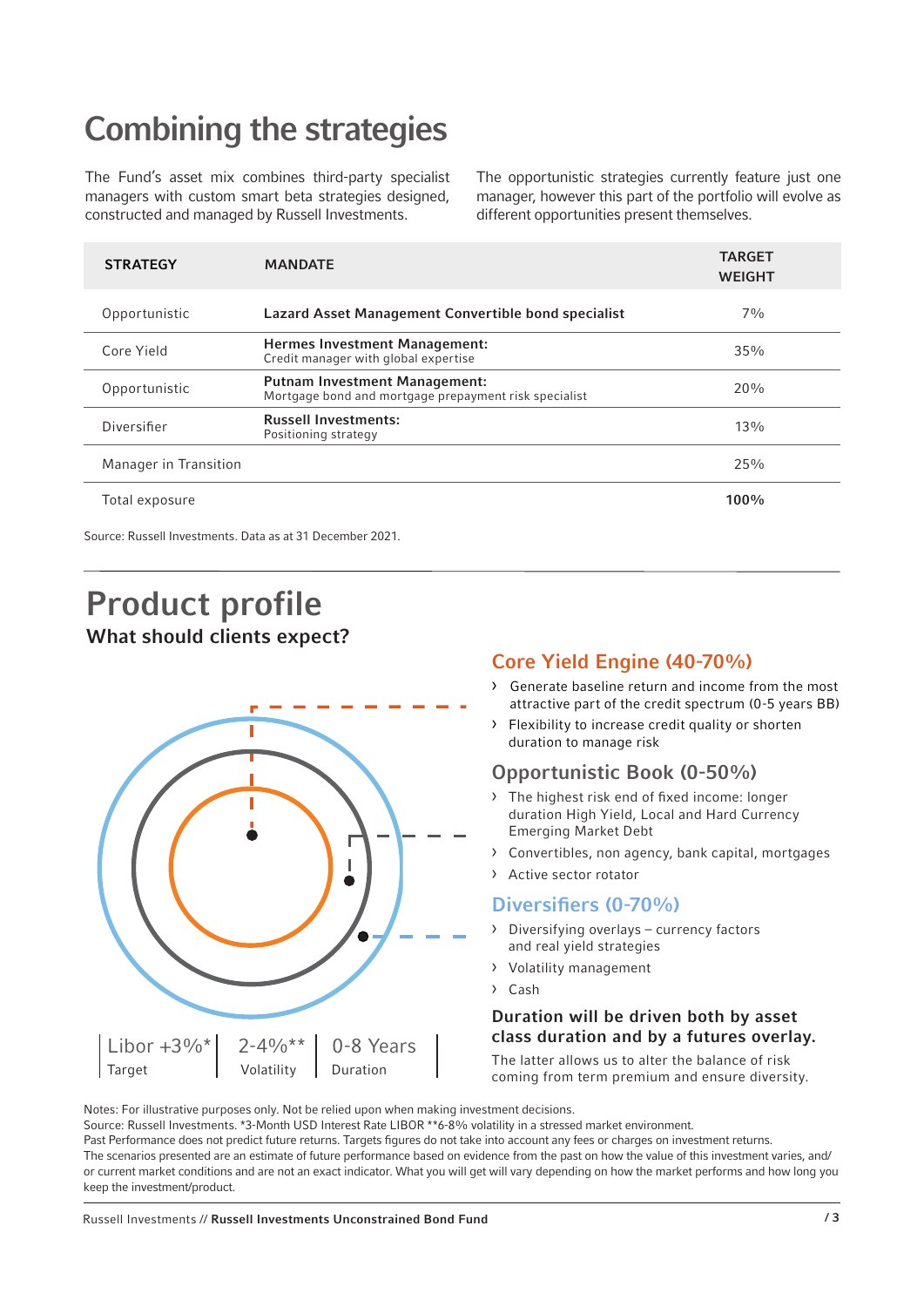# Key benefits

Global: Puts together a team of global specialist managers and strategies to work for you.

Unconstrained: Combines targeted exposure to attractive parts of the credit market with alternative and opportunistic investments to ride the credit cycle and optimise risk/return outcomes. Unconstrained investing allows us to pursue returns without benchmark constraints.

Outcome orientated: Strives to provide better performance than traditional fixed income funds with less volatility than a pure high yield bond product.

Downside protection: Uses dynamic allocation and effective diversification to mitigate the risk of drawdowns and volatility that periodically comes from credit markets.

Access to experts: Uses a best-in-class approach to identify the leading specialist third-party managers in each style segment. Through our intensive research process we identify the best specialists and gain valuable insights into the success of different emerging markets equity strategies. Our extensive experience and relationships allow us to select niche specialist capabilities and customise strategies to complement our portfolios.

Capacity: Hires managers that have scope to succeed. Single-manager strategies operating in emerging markets are typically capacity constrained and their performance can deteriorate when they absorb too much cash flow. Our best in-class approach is well positioned to adapt to this challenge, constantly looking for new skilled strategies with capacity.

Integrated: We employ a straightforward but powerful strategy process based on business cycle, market valuation and investor sentiment factors (Cycle, Value and Sentiment or CVS), together with a consistent methodology to design, construct and manage portfolios (DCM). Our CVS and DCM approaches link the work of our portfolio management, research and strategy teams, providing them with a common language and analytical framework. This allows our teams to combine top-down and bottom-up research, to generate more penetrating insights and to maintain constant market awareness. Importantly, this integrated capability underpins our ability to allocate the Fund's assets dynamically in the light of changing markets and new opportunities.

Nimble: Real-time management and powerful analytics help manage risk exposures, make for greater agility in a constantly changing environment, and create flexibility to respond to what's going on in the marketplace.

# Why Russell Investments?

We believe Russell Investments has a crucial advantage. We can combine our capital markets insights, manager research expertise, tactical asset allocation capabilities and factor capture skills, in one integrated and dynamic process, on a truly global basis. We don't just find a good manager. We look at the manager's strategy and see whether it is appropriate for the current market environment, how it interacts with the overall portfolio, and whether the timing is right to invest now. Additionally, we look at the best way to implement that strategy – should we do this actively, passively or through smart beta?

Lastly, we constantly re-evaluate the stratgies placed in the Fund's asset mix in light of market movements. The fixed income universe is extremely broad, and it is rare to find the multitude of skillsets it requires in just one manager. For instance, the skills to manage a currency strategy are different from the skills required to manage a mortgages portfolio. Indeed, a manager that invests in U.S. mortgages usually lacks the capabilities to invest in the European mortgage bond market. Our 30 years of manager research experience allows us to deploy world class talent rapidly in whichever segment of the market is attractive.